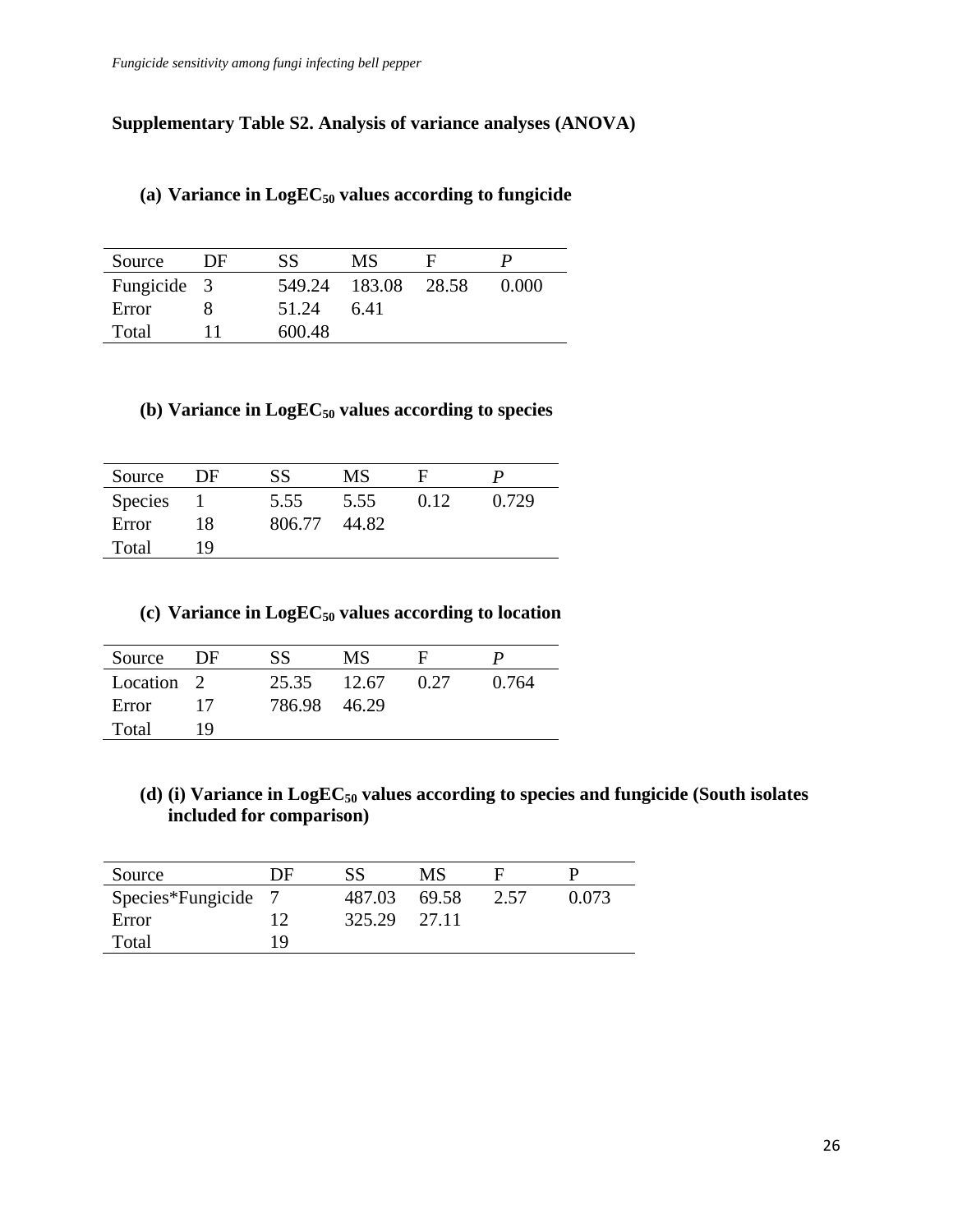**(ii) Variance in LogEC<sup>50</sup> values according to species and fungicide (South isolates not included for comparison)**

| Source            | DE | SS     | MS    |      |       |
|-------------------|----|--------|-------|------|-------|
| Species*Fungicide |    | 358.32 | 51.19 | 1.49 | 0.293 |
| Error             |    | 274.8  | 34.35 |      |       |
| Total             | 15 | 633.12 |       |      |       |

### **(e) Variance in LogEC50 values according to species and location**

| Source             | DF | SS     | MS    |      |       |
|--------------------|----|--------|-------|------|-------|
| Species*Location 3 |    | 66.23  | 22.07 | 0.47 | 0.711 |
| Error              | 12 | 566.89 | 47.24 |      |       |
| Total              | 15 | 633.12 |       |      |       |

### **(f) Variance in LogEC50 values according to fungicide and location**

| Source               | DF | SS     | MS    | н    |       |
|----------------------|----|--------|-------|------|-------|
| Fungicide*Location 7 |    | 351.13 | 50.16 | 1.42 | 0.314 |
| Error                |    | 281.98 | 35.25 |      |       |
| Total                |    | 633.12 |       |      |       |

**(g) Variance in LogEC50 values according to fungicide for only FIESC isolates**

| Source      | DF | SS           | MS    |      |       |
|-------------|----|--------------|-------|------|-------|
| Fungicide 3 |    | 292.28 97.43 |       | 2.30 | 0.219 |
| Error       |    | 169.52       | 42.38 |      |       |
| Total       |    | 461.79       |       |      |       |